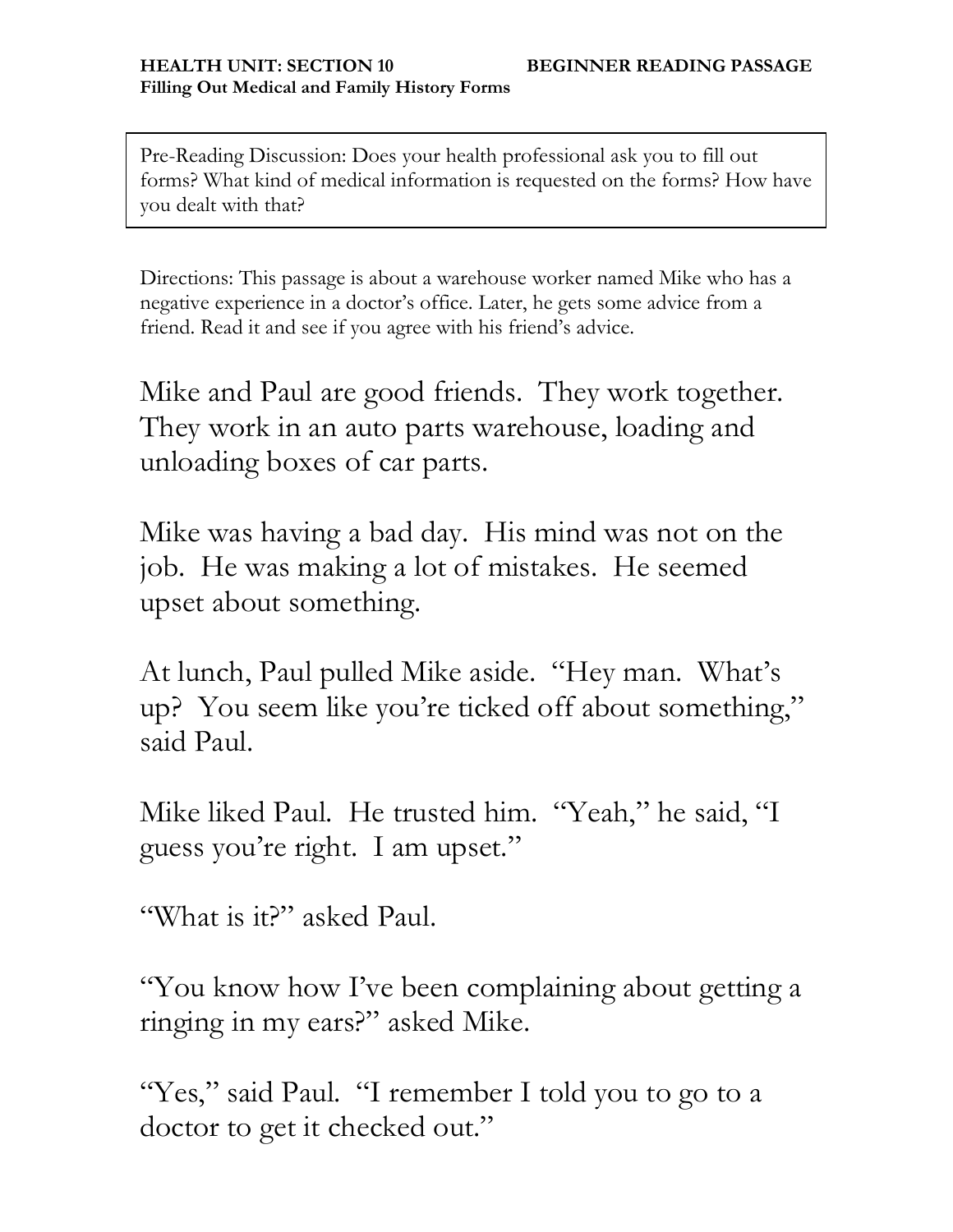"Well, I took your advice. I went to see a doctor yesterday after work," said Mike.

"How did it go?" asked Paul.

"I never got to see him," said Mike.

"Why not? What happened?" asked Paul.

Mike looked at the ground. "When I got to his office they handed me all this paperwork to fill out. You know I have a hard time with reading and spelling. There were so many forms. I only had a few minutes to fill them all in. I couldn't do it. I started to sweat. I didn't know what to do."

"So what happened?" asked Paul.

"I just snapped. I jumped up from the chair. I told the lady at the desk I forgot that I needed to pick up my kids. Then I just ran right out of there," said Mike.

"That's too bad," said Paul. He thought for a while. Then he asked, "Did you take the forms with you when you ran out?"

"Yeah. They're in my truck," said Mike.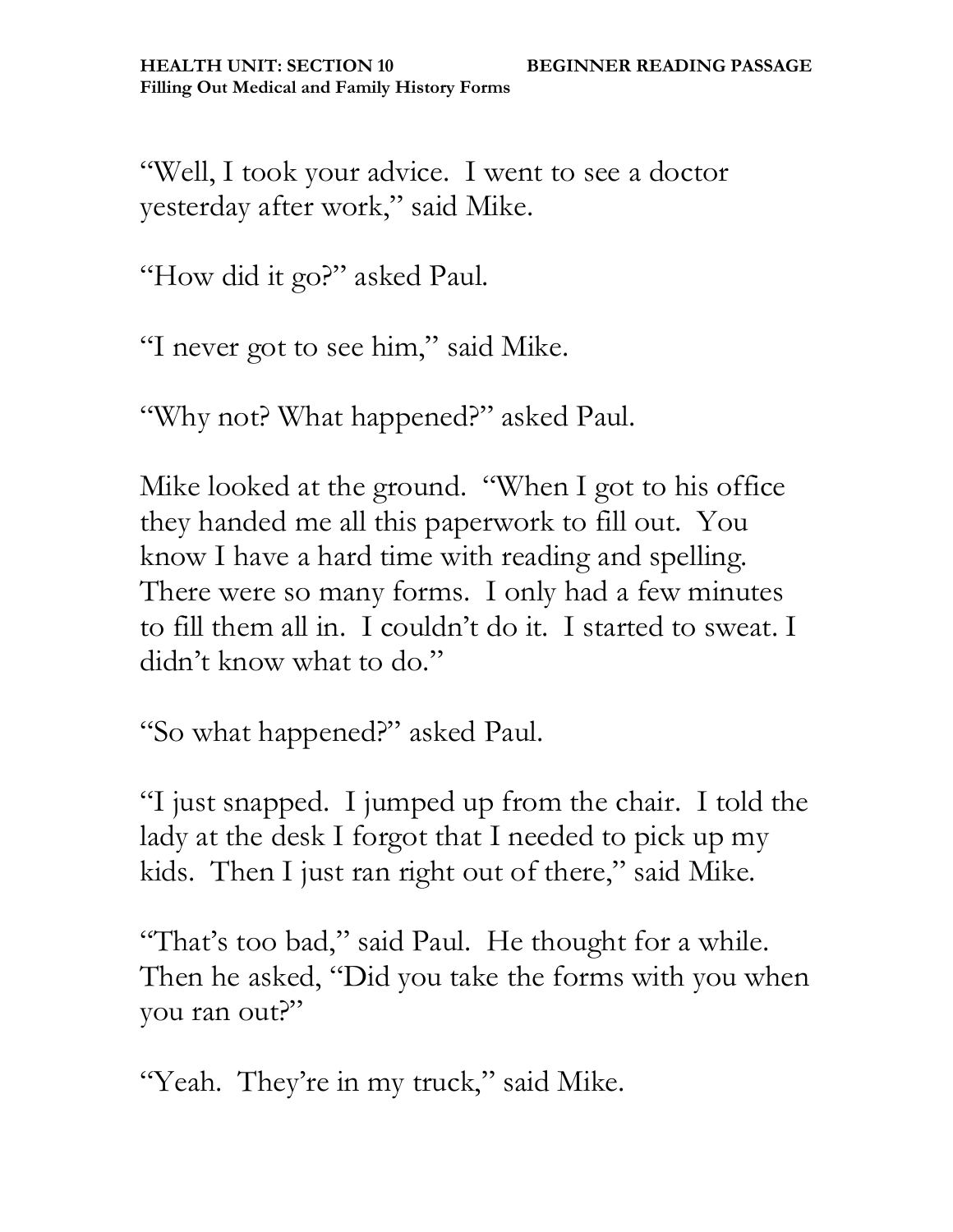"I'll tell you what. After work let's take a look at those forms," said Paul. "I'll help you fill them out. You can call the doctor back and get a new appointment."

"Are you sure? That would be great!" said Mike.

Then Paul said, "Most doctors' offices ask for the same kind of information. They ask about what insurance you have, and about you and your family's medical history. Before you give the papers to the doctor, make a photocopy to keep. Then it will be easier the next time you have to go to a new doctor's office."

"Good idea," said Mike.

Paul was still thinking. Then he said, "And maybe next time you can ask the doctor's office to mail you the forms before your visit. Then you'll have more time to study them. You won't feel so put on the spot."

"Yeah, but what if they can't, or what if it's an emergency or something?" asked Mike.

"Well, you could say: *'I have dyslexia, so reading and filling out medical forms is hard for me. Is there anyone who could help me?'* If you give them a chance they probably will be glad to help you."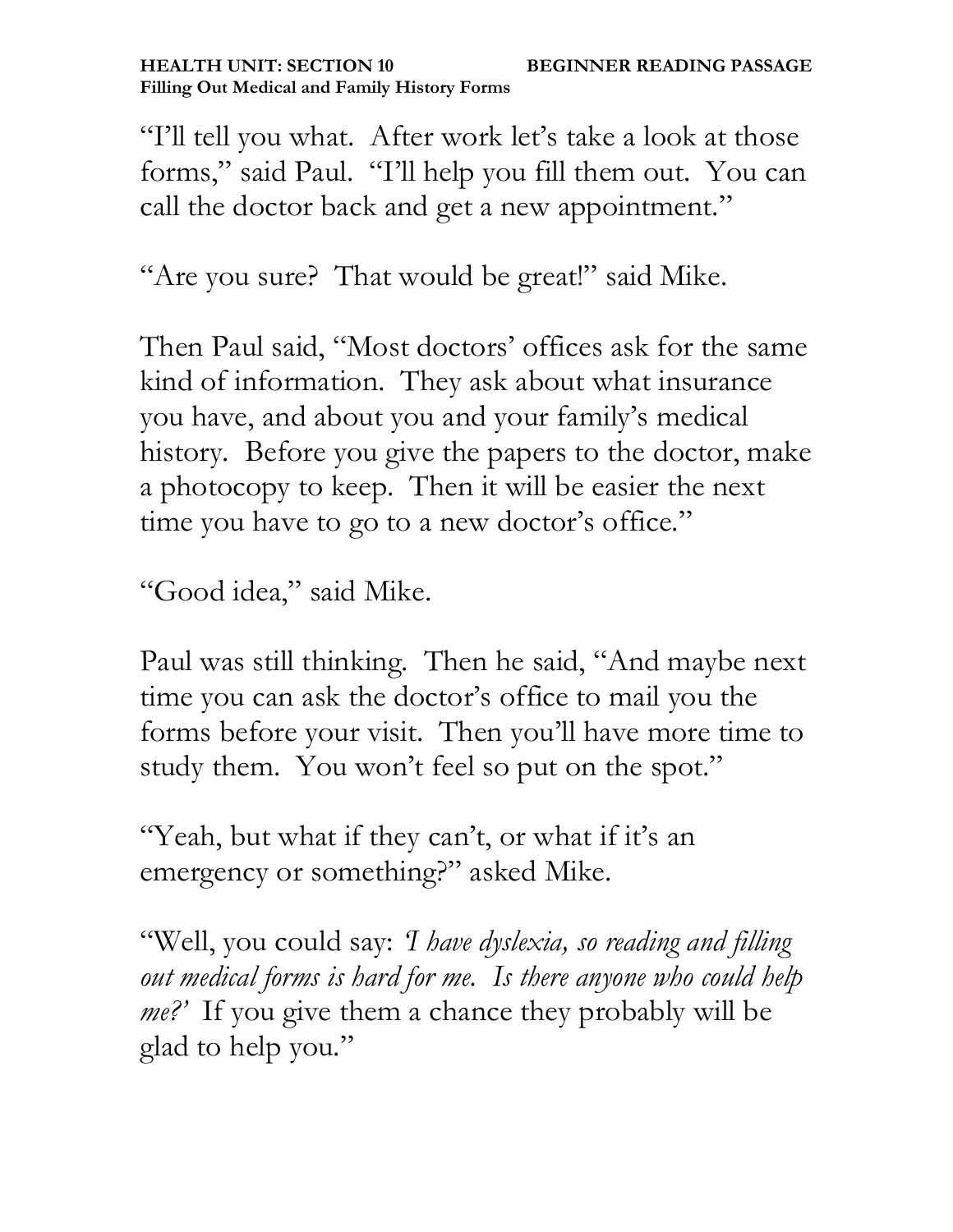"Thanks, Paul," said Mike. "You're right. I shouldn't be so embarrassed. Next time I'll try that."

After work they looked at the forms. When Mike took his time he could figure out a lot of the words. The more he learned what to expect, the more confident he felt. Next time he would not need to panic.